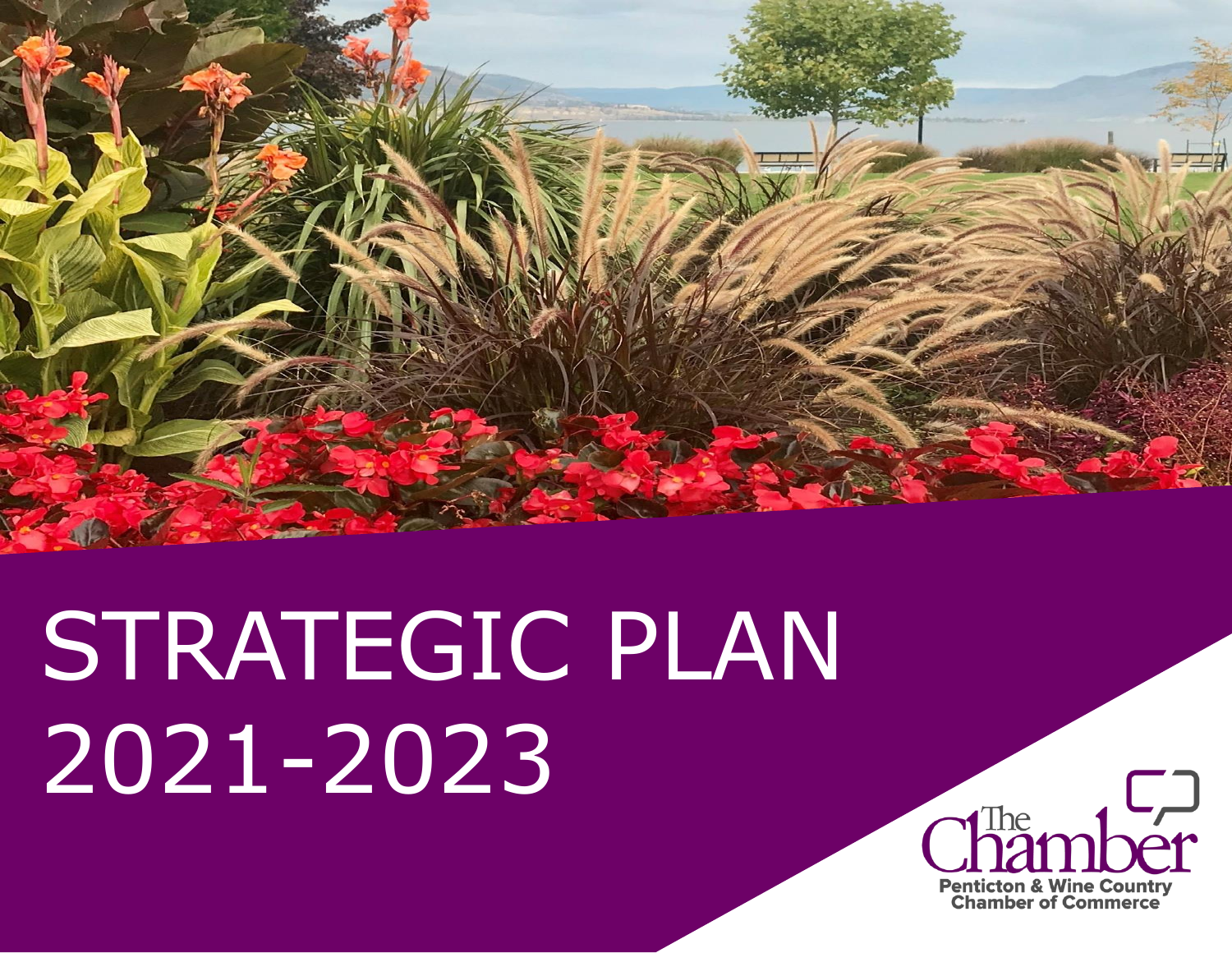



#### **A CATALYST FOR BUSINESS**

**As the voice of business, The Penticton & Wine Country Chamber of Commerce works as a catalyst to enrich the economic and civic wellbeing of itsmembership,business at large, and the whole community.**

The membership-driven not-for-profit organization offers events that helpmembers form valuable business connections, grow professionally and receive recognition for their achievements. It facilitates discounts and group buying power that helps members save money and reach new customers. Connected to Chambers across the country, the Penticton & Wine Country Chamber of Commerce is a powerfulchampion for positive change for business at a local, provincial and national level.

One of six Chambers in British Columbia that has received Accreditation with Distinction from the Chamber Accreditation Council of Canada, the Chamber has achieved the highest national standard for policy, service, performance and business excellence.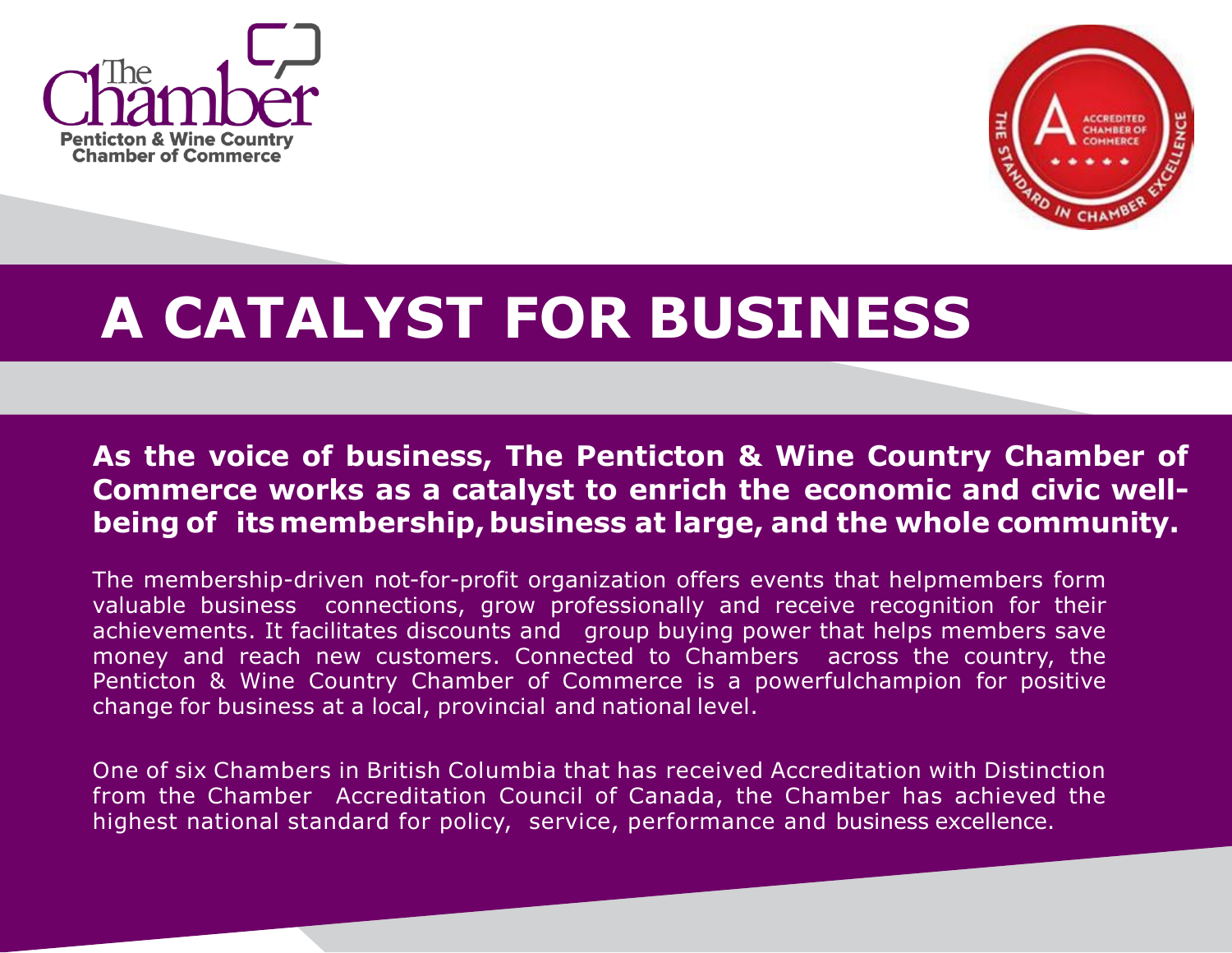



### **VISION**

The Penticton & Wine Country Chamber of Commerce is a dynamic, trusted and respected business authority that drives economic and social growth and improvement on behalf of and in support of our members and the community. We will connect our members to business, education, benefits and all levels of government.

### **MISSION**

The Penticton & Wine Country Chamber of Commerce exists to be a catalyst in the community.Its purpose shall be primarily to enrich the quality of the economic and civil well-being of its membership, then business at large and the community as a whole. We will achieve this through 4 pillars of service.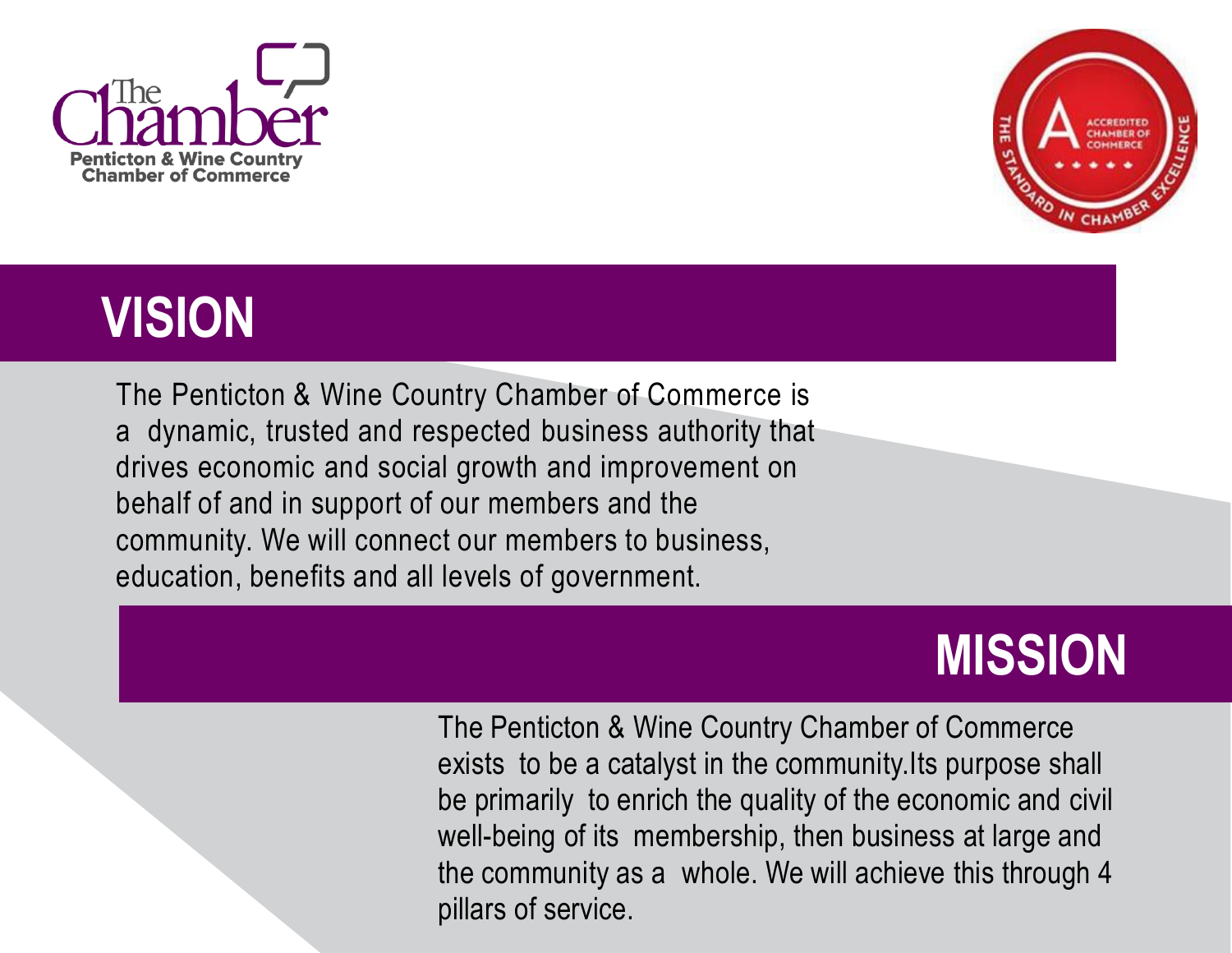



## **WORKING TOGETHER FOR A STRONGER FUTURE**

The Strategic Plan is one piece of an interrelated network of business and operational planning that will set milestones and measures to ensure the Chamber has the membership, value, partnerships and culture firmly in place to help its members build strong and healthy businesses across all sectors.

By working together, the Chamber board, staff and members are a powerful team with the passion and determination to grow business, drive change and build a better place to live and work.